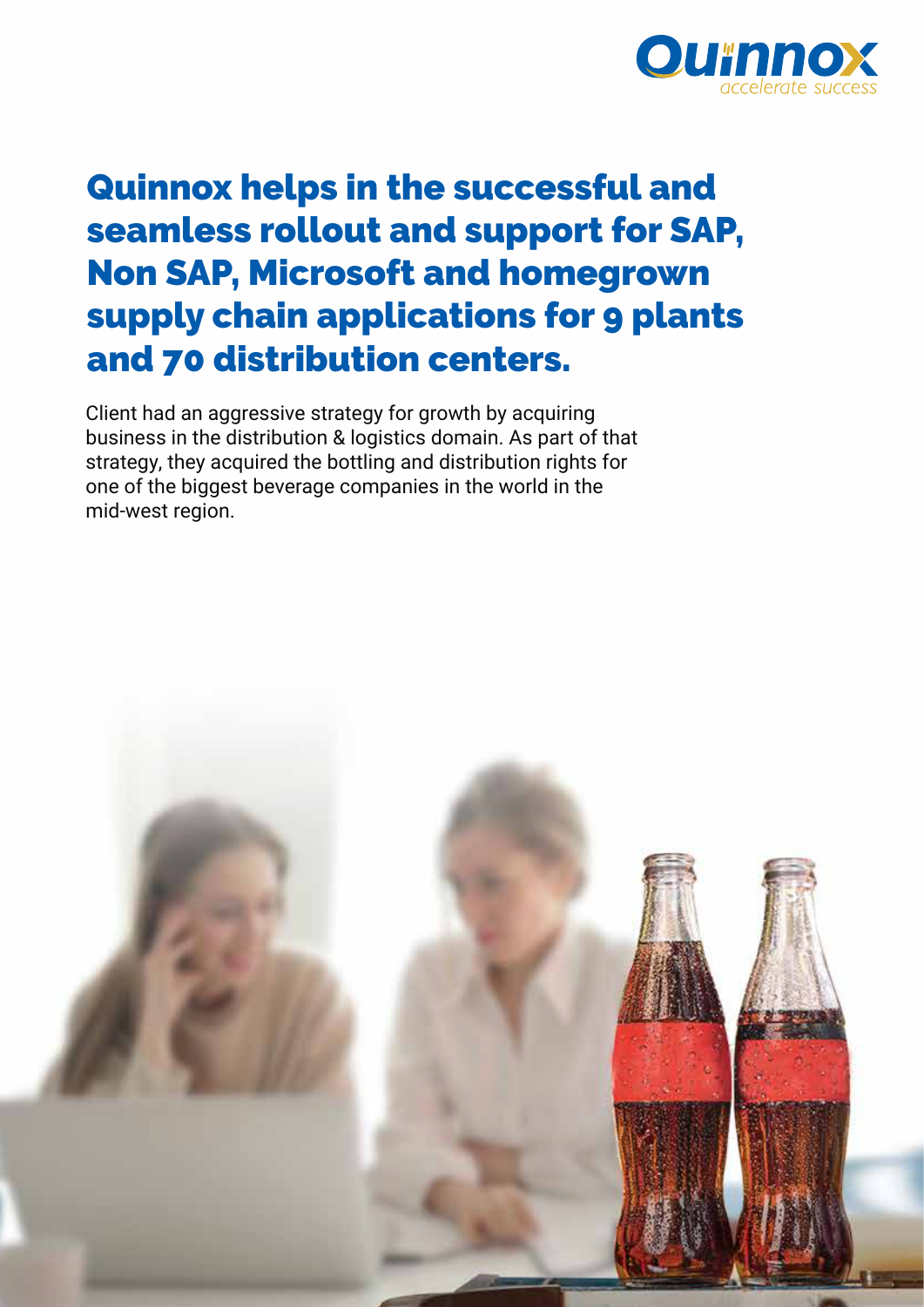Quinnox supported the company pre and post-acquisition, and has emerged as a Subject Matter Expert of the SAP technology landscape that enables their core business operations around sales landscape that supports thier core business operations like sales, distribution and other enabling functions like HR, Finance... etc.

Client wanted Quinnox to support their SAP, Non SAP, Microsoft and homegrown solutions in product supply, warehousing, and distribution for newly acquired markets while ensuring business as usual for existing markets. Quinnox was responsible not just for application support & enhancement but also played a major part in client's change management activities including training of their business users for the applications in the business areas listed below:



#### **Some challenges & issues that the client**   $\cdot \circ$ **needed help with:**

#### **Sales:**

Visit plan, delivery plan and load process causing order rejections due to wrong delivery schedule

- 1. Go-live issue, missing users
- 2. Changes were not reflected
- 3. Managers not able to see the team members after the re-route

## **Distribution planning (LEO)**

- RFC connectivity issue, planners were not able to create shipments for particular location.
- Costing the business vastly on both money and time

### **Warehouse**

Orders were being rejected by stores due to no prior communication (ASN – Advanced Shipment Notification) between the store and the warehouse and this leads driver to come back without delivering the order to customer.

#### **Delivery**

Client needed help with managing ID's, license accounts and master data clean-up for the Movilizer delivery solution

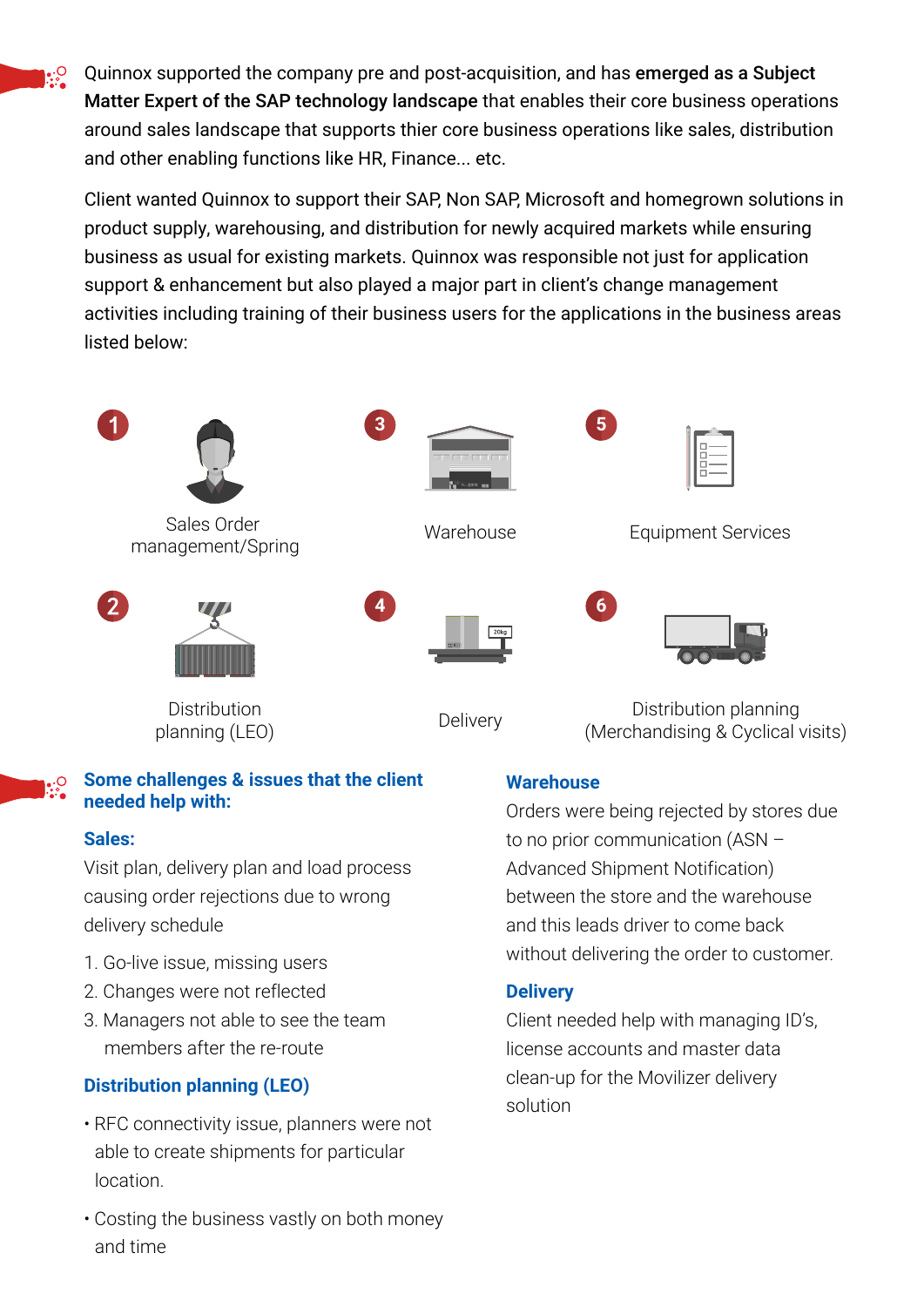## **Equipment Services**

- With the existing setup in SAP there is no way to check a Vending Machine before delivering it to the customer or to identify if there is a problem in vending machine mother board or with some other parts of VM
- In Handheld, Users have to upload assets (Serial numbers) one by one in completion of order processing.

#### **Distribution planning (Merchandising & Cyclical visits)**

• Continuous Business process improvements in the Distribution planning area which are not supported in the applications

# **I:** Solution

Quinnox team aligned the IT program with the business strategy and collaborated with customer stakeholders to build a scalable and cost-effective program. Quinnox deployed a hybrid team with the right experience and skillset and adopted the core-flex model to focus on BAU and ramp up activity.

Quinnox provided L1, L2 support to SAP, Non SAP, Microsoft and homegrown applications and L3 support to vendor's specific applications. Following are the list of activities handled by Quinnox:

• Quinnox tested all the functionalities for different applications after rollout. Focus was on user acceptance testing & regression testing

- 1. Creating a hybrid role of "Complete Growth Representative" by combining "Merchandiser" and "Sales Representative" roles
- 2. Frequent changes in the approach of Market Development Managers visiting the customers; and Optimization in the visits process
- 3. Prospect visits by the Business Development Managers
- 4. Closure and Merger of Distribution centers as cost-cutting measures

- Activities performed included bug fixing, small enhancements under support scope, Changes requests (if the effort is more than 40 hours)
- Change to 'supported key business solutions like LEO (route planner), Movilizer (handheld delivery management), and Spring mobile (sales management)
- Involvement in key change mangement activities like training business users in SAP, handheld applications and made them self-sustaining
- Enhanced and developed Quick Reference Guides (QRG) for all the processes e.g. Sales order process, instructions
- Provided hyper care and ongoing support
- Built SOPs and performed root cause analysis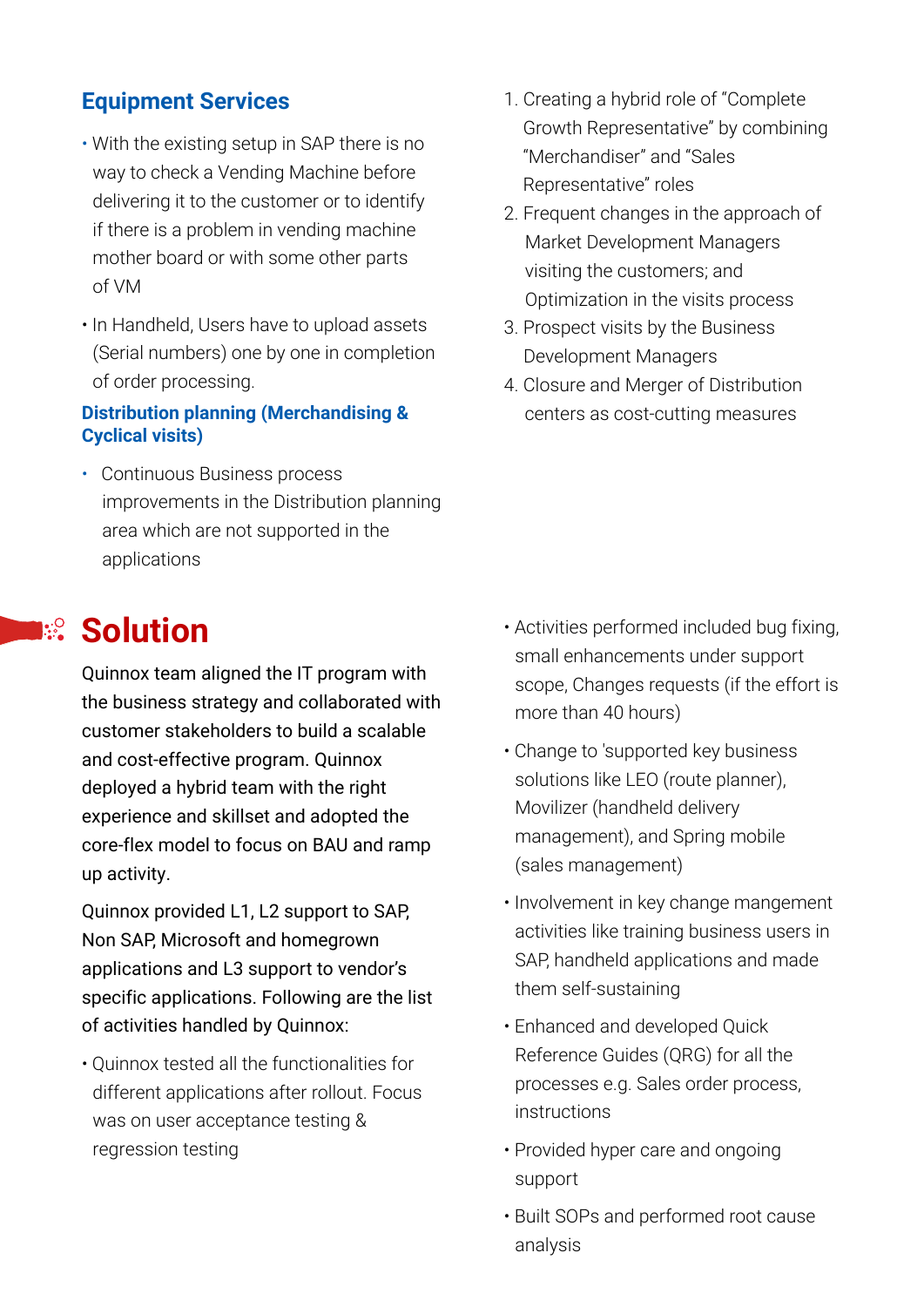#### **Sales - Planning & Execution (Spring SFA):**

- Quinnox created load process for customer visits and delivery plans for planning team. Also, delivery days were aligned correctly to follow the maintenance activities in the future
- Quinnox setup a process of pre-validating the data with multiple data set and have business team validate the hierarchy before loading the user information in application to avoid login issues
- Quinnox created a business process with steps to perform in case of changes to visit plans, re-route or mass changes
- Quinnox connected with planning team for EE mapping and the changes they make to the user alignment prior to validation call with the sales team

#### **Warehouse (SAP)**

• Quinnox did audit for the warehouse application and implemented Advance shipping notification for customer

#### **Delivery (Movilizer – a SAP bolt-on solution)**

- Quinnox performed audit for the application ID's, license, and remove the redundant data
- Created a standard process to identify and delete the unused IDs from master data
- Deactivated the unused IDs

#### **Distribution planning (LEO – a SAP bolt-on solution):**

- Quinnox worked on setting up a process for business & other IT support teams in identifying and resolving RFC issues proactively
- Reduction of loading and transportation cost and a reduction of our CO2 footprint.
- Graphical visibility of route and vehicle optimization.
- Multiple options for calculating plan board – Manual, Semi – Automatic & Automatic

#### **Equipment Services (SAP)**

1. Test DEX for vending machines in MRCs to read data from machines. It helps MRC personnel to figure out any problems with vending machines

Quinnox also implemented same process to different MRC centers across Great Lakes and RCCB.

- 2. Quinnox implemented the same process for all their MRC locations
- 3. Built custom tools & processes for uploading assets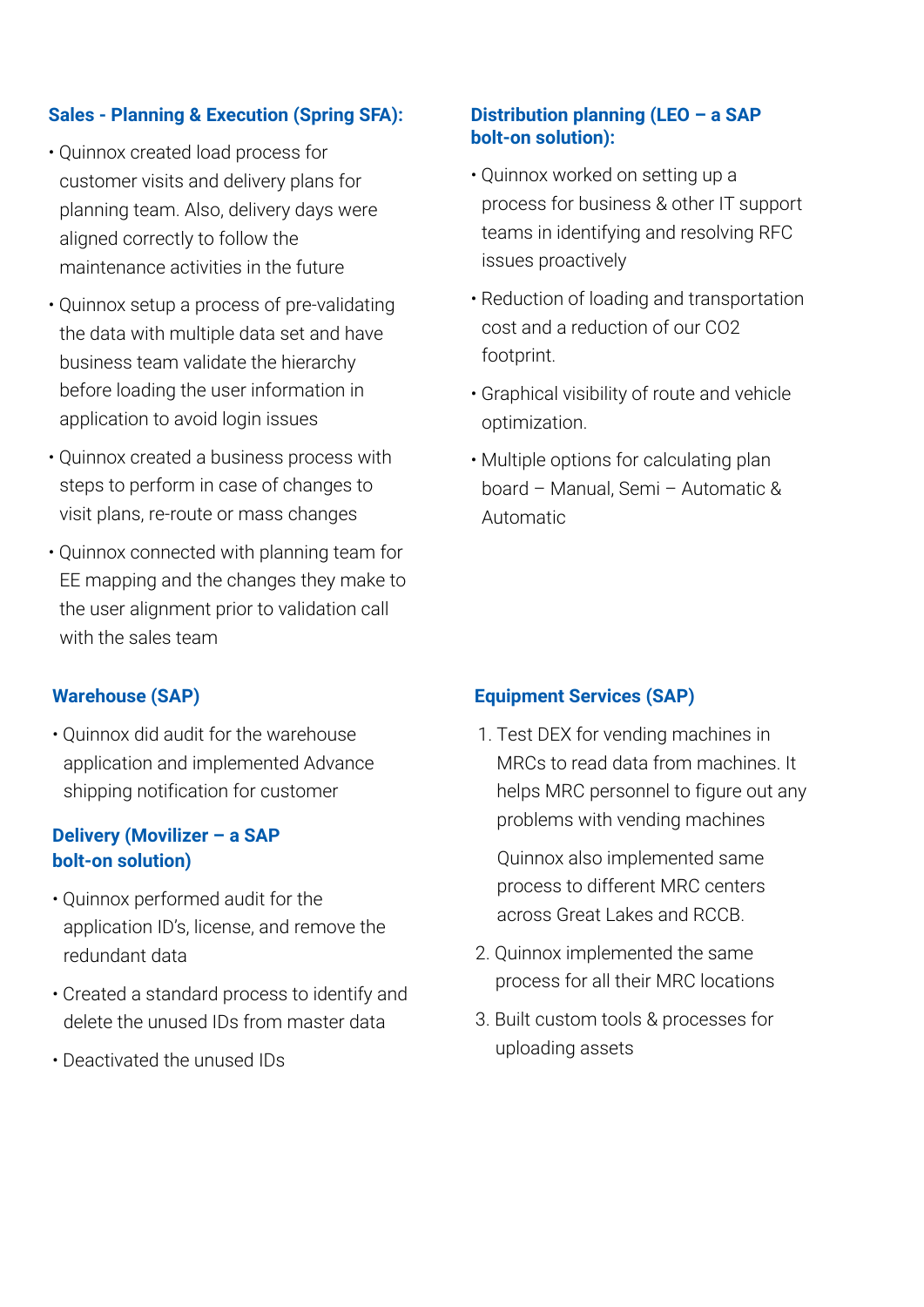#### **Distribution planning (Merchandising & Cyclical visits)**

- Quinnox supported Microsoft applications in Sales, Distribution Planning & Customer on-boarding business areas. Technology: WPF, SQL Server, Angular, Node, Azure
- Quinnox provided the solutions on time to meet the Business deadlines. For example, CGR role implementation, GreenMile integration and Distribution center closure/mergers in MerLIN; Improvements in Cyclical visits, prospect visits in Maestro.
- As part of L3 support, Quinnox implemented multiple process improvements in MerLIN and Maestro applications to reduce the reoccurring issues and to reduce the working time of the business users.

### **Distribution Planning (Leo)**

- 1. Issue: RFC connectivity issue.
- 2. Whenever LEO RFC fails, planners will not be able to create shipments for particular location. As shipments will not go out in time and vehicles will not be optimized, this costs the business vastly on both money and time
- 3. Resolution: We worked on setting up a process mechanism for Business, Support and CONA in identifying RFC issues proactively and resolving.
- 4. This helped business immensely as turnaround time in identifying RFC issue and resolving has drastically came down and also fewer issues reported.

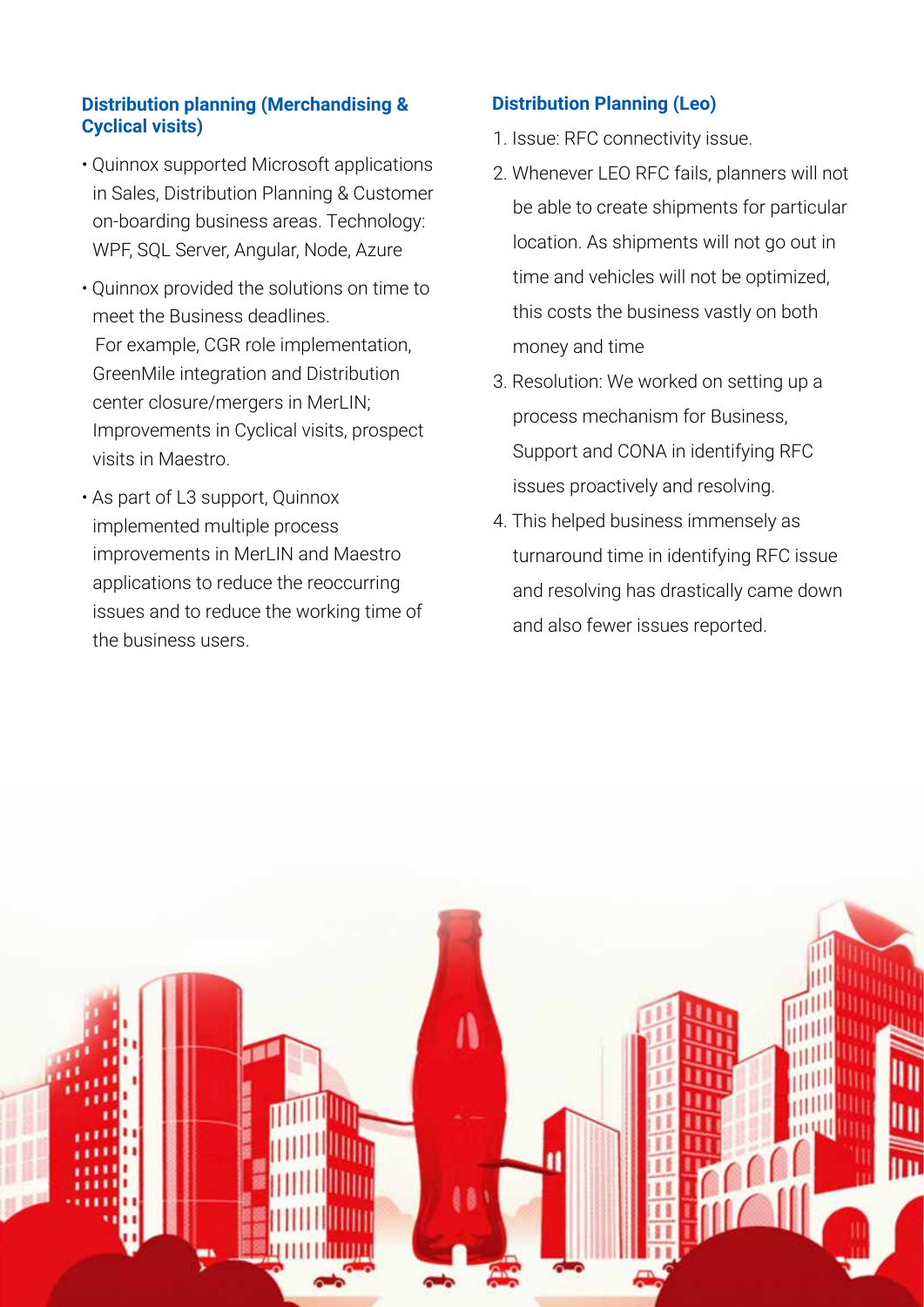#### **Benefits**  $\mathbf{R}^{\bullet}$

#### **Overall**

- 1. Successful go-lives of 9 production plants; 70+ distribution centers across regions
- 2. Zero disruption to business as usual
- 3. Cost-effective deployment leveraging, methodologies, accelerators, and global delivery model
- 4. Robust future-ready system

#### **Warehouse & Warehouse Automation (Dematic)**

- 1. Dematic provided 100% availability of information to end users saving time
- 2. Order in interface helped in better report at warehouse
- 3. Business users have real-time check on users, metrics and efficiency calculation
- 4. Saved time and cost for the client as the shipments were in line with no rejection due to proper communication

#### **Distribution planning (Merchandising & Cyclical visits)**

- CGR role implementation helped in business process improvement and cost-cutting measures in RCCB
- Improvements in Cyclical visits helps in proper tracking of Market Development Managers accountability and improved customer interactions
- Improvements in Prospect visits improves the new customer accusations

## **Sales (Spring SFA)**

- 1. Load process reduced manual efforts and eliminate the order rejection
- 2. Quick process updation helped business in save time for user setup and helped business in planning visits accurately without miss

### **Delivery (Movilizer)**

• Saved licensing cost

#### **Equipment Services**

1. Saved huge cost to the company to do a validation check before delivering VM to the customer